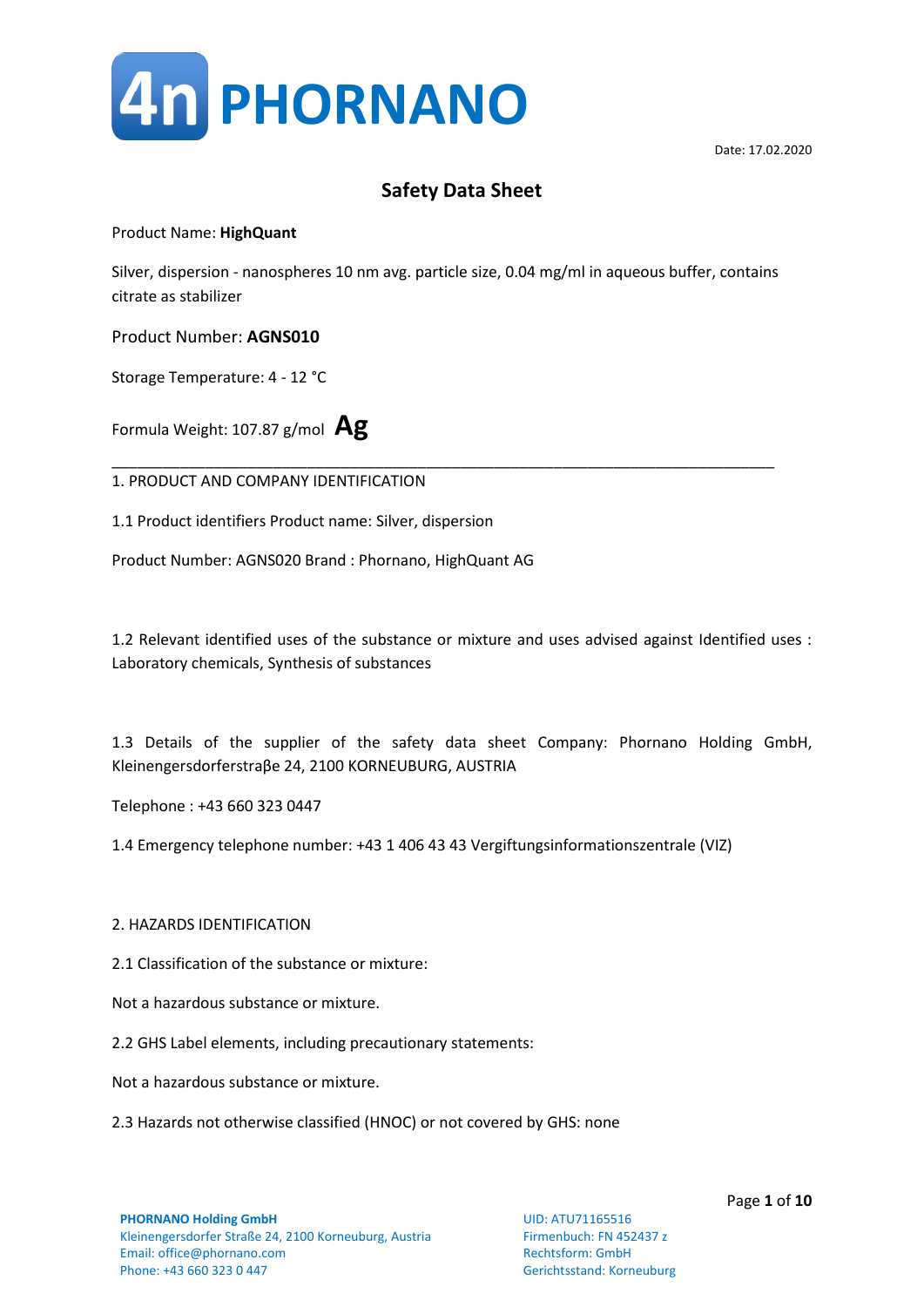

### Product Name: **HighQuant**

Silver, dispersion - nanospheres 10 nm avg. particle size, 0.04 mg/ml in aqueous buffer, contains citrate as stabilizer

\_\_\_\_\_\_\_\_\_\_\_\_\_\_\_\_\_\_\_\_\_\_\_\_\_\_\_\_\_\_\_\_\_\_\_\_\_\_\_\_\_\_\_\_\_\_\_\_\_\_\_\_\_\_\_\_\_\_\_\_\_\_\_\_\_\_\_\_\_\_\_\_\_\_\_\_\_\_

Product Number: **AGNS010**

Storage Temperature: 4 - 12 °C

Formula Weight: 107.87 g/mol **Ag**

3. COMPOSITION/INFORMATION ON INGREDIENTS

3.1. Silver

3.2 Mixtures Molecular weight : 107.87 g/mol

No components need to be disclosed according to the applicable regulations.

#### 4. FIRST AID MEASURES

4.1 Description of first aid measures:

If inhaled If breathed in: Move person into fresh air. If not breathing, give artificial respiration.

In case of skin contact: Wash off with soap and plenty of water.

In case of eye contact: Flush eyes with water as a precaution.

If swallowed: Never give anything by mouth to an unconscious person. Rinse mouth with water.

4.2 Most important symptoms and effects, both acute and delayed:

The most important known symptoms and effects are described in the labelling (see section 2.2) and/or in section 11

4.3 Indication of any immediate medical attention and special treatment needed:

No data available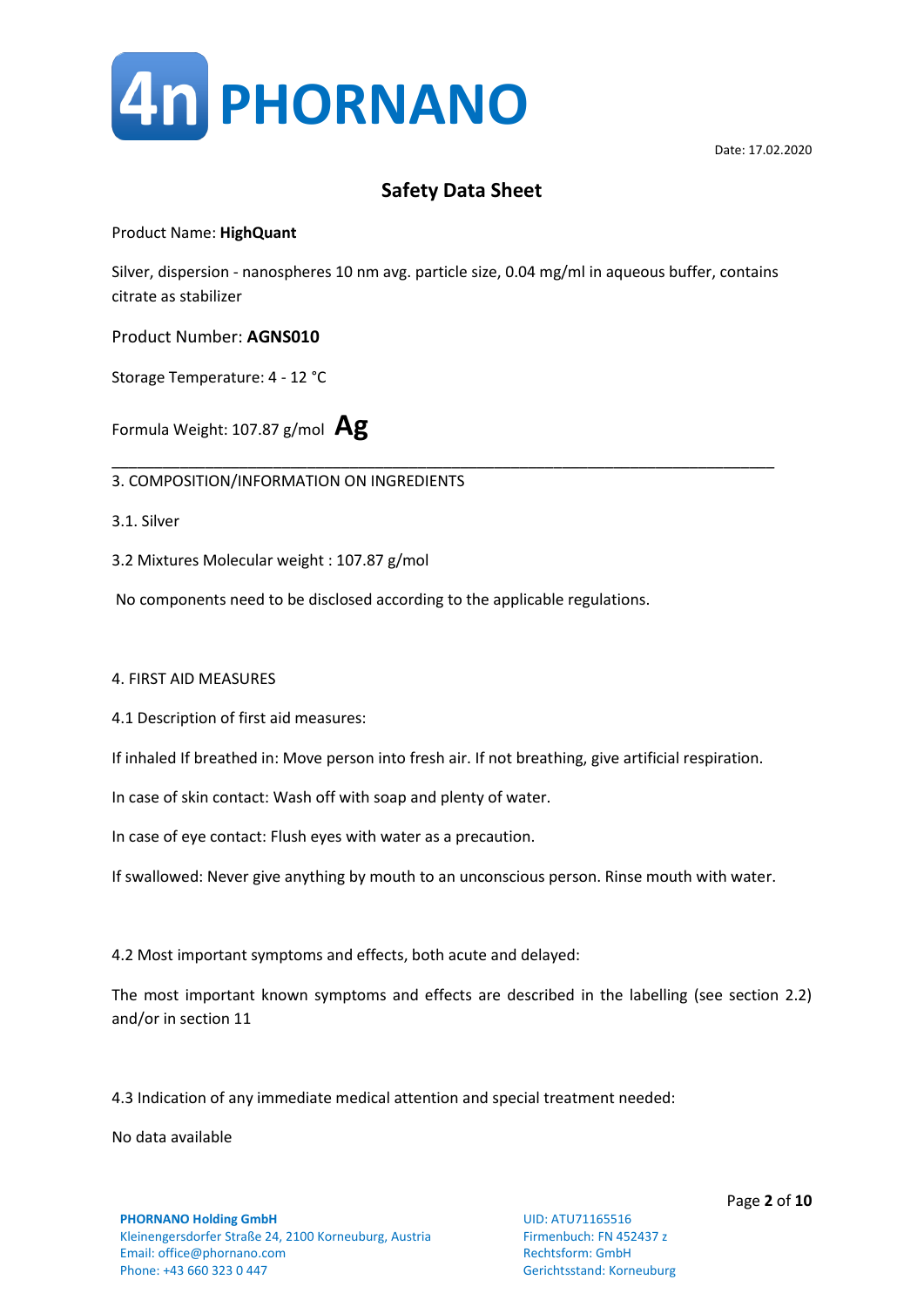

### Product Name: **HighQuant**

Silver, dispersion - nanospheres 10 nm avg. particle size, 0.04 mg/ml in aqueous buffer, contains citrate as stabilizer

\_\_\_\_\_\_\_\_\_\_\_\_\_\_\_\_\_\_\_\_\_\_\_\_\_\_\_\_\_\_\_\_\_\_\_\_\_\_\_\_\_\_\_\_\_\_\_\_\_\_\_\_\_\_\_\_\_\_\_\_\_\_\_\_\_\_\_\_\_\_\_\_\_\_\_\_\_\_

Product Number: **AGNS010**

Storage Temperature: 4 - 12 °C

Formula Weight: 107.87 g/mol **Ag**

5. FIREFIGHTING MEASURES

5.1 Extinguishing media:

Suitable extinguishing media:

Use water spray, alcohol-resistant foam, dry chemical or carbon dioxide.

- 5.2 Special hazards arising from the substance or mixture: No data available
- 5.3 Advice for firefighters:

Wear self-contained breathing apparatus for firefighting if necessary.

5.4 Further information: No data available

#### 6. ACCIDENTAL RELEASE MEASURES

6.1 Personal precautions, protective equipment and emergency procedures:

Avoid breathing vapors, mist or gas. For personal protection, see section 8.

- 6.2 Environmental precautions:
- No special environmental precautions required.
- 6.3 Methods and materials for containment and cleaning up:

Keep in suitable, closed containers for disposal.

6.4 Reference to other sections: For disposal, see section 13.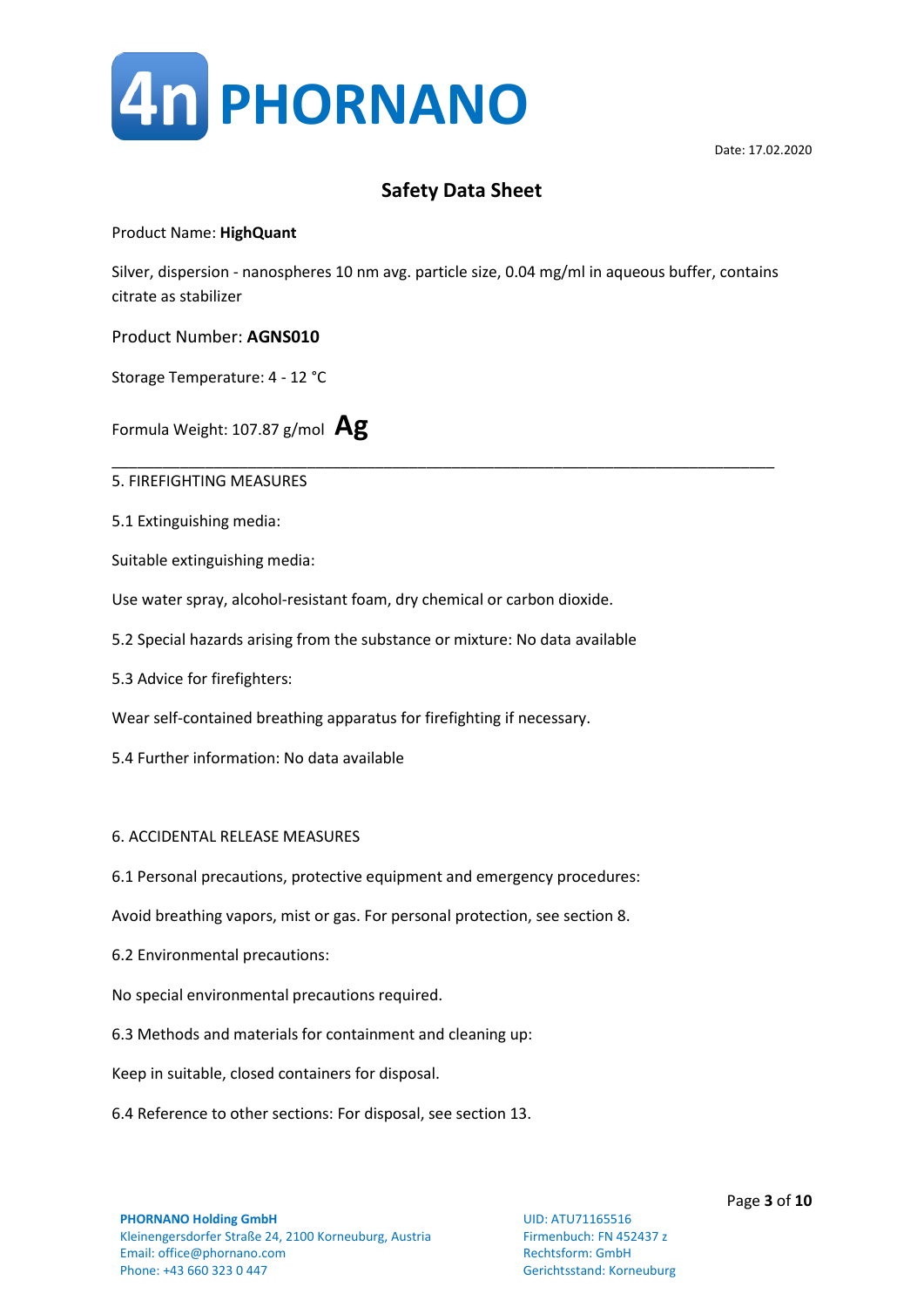

### Product Name: **HighQuant**

Silver, dispersion - nanospheres 10 nm avg. particle size, 0.04 mg/ml in aqueous buffer, contains citrate as stabilizer

Product Number: **AGNS010**

Storage Temperature: 4 - 12 °C

Formula Weight: 107.87 g/mol **Ag**

\_\_\_\_\_\_\_\_\_\_\_\_\_\_\_\_\_\_\_\_\_\_\_\_\_\_\_\_\_\_\_\_\_\_\_\_\_\_\_\_\_\_\_\_\_\_\_\_\_\_\_\_\_\_\_\_\_\_\_\_\_\_\_\_\_\_\_\_\_\_\_\_\_\_\_\_\_\_ 7. HANDLING AND STORAGE

7.1 Precautions for safe handling: For precautions, see section 2.2.

7.2 Conditions for safe storage, including any incompatibilities: Keep container tightly closed in a dry and well-ventilated place. Recommended storage temperature 4 - 12 °C Store in the dark. Air and light sensitive. Handle and store under inert gas. Storage class (TRGS 510): 12: Non Combustible Liquids

7.3 Specific end use(s): Apart from the uses mentioned in section 1.2 no other specific uses are stipulated

### 8. EXPOSURE CONTROLS/PERSONAL PROTECTION

8.1 Control parameters: Components with workplace control parameters; Contains no substances with occupational exposure limit values.

8.2 Exposure controls: Appropriate engineering controls; General industrial hygiene practice.

Personal protective equipment Eye/face protection Use equipment for eye protection tested and approved under appropriate government standards such as NIOSH (US) or EN 166(EU). Skin protection Handle with gloves. Gloves must be inspected prior to use. Use proper glove removal technique (without touching glove's outer surface) to avoid skin contact with this product. Dispose of contaminated gloves after use in accordance with applicable laws and good laboratory practices. Wash and dry hands.

Body Protection Impervious clothing; The type of protective equipment must be selected according to the concentration and amount of the dangerous substance at the specific workplace. Respiratory protection Respiratory protection not required. For nuisance exposures, use type OV/AG (US) or type ABEK (EU EN 14387) respirator cartridges. Use respirators and components tested and approved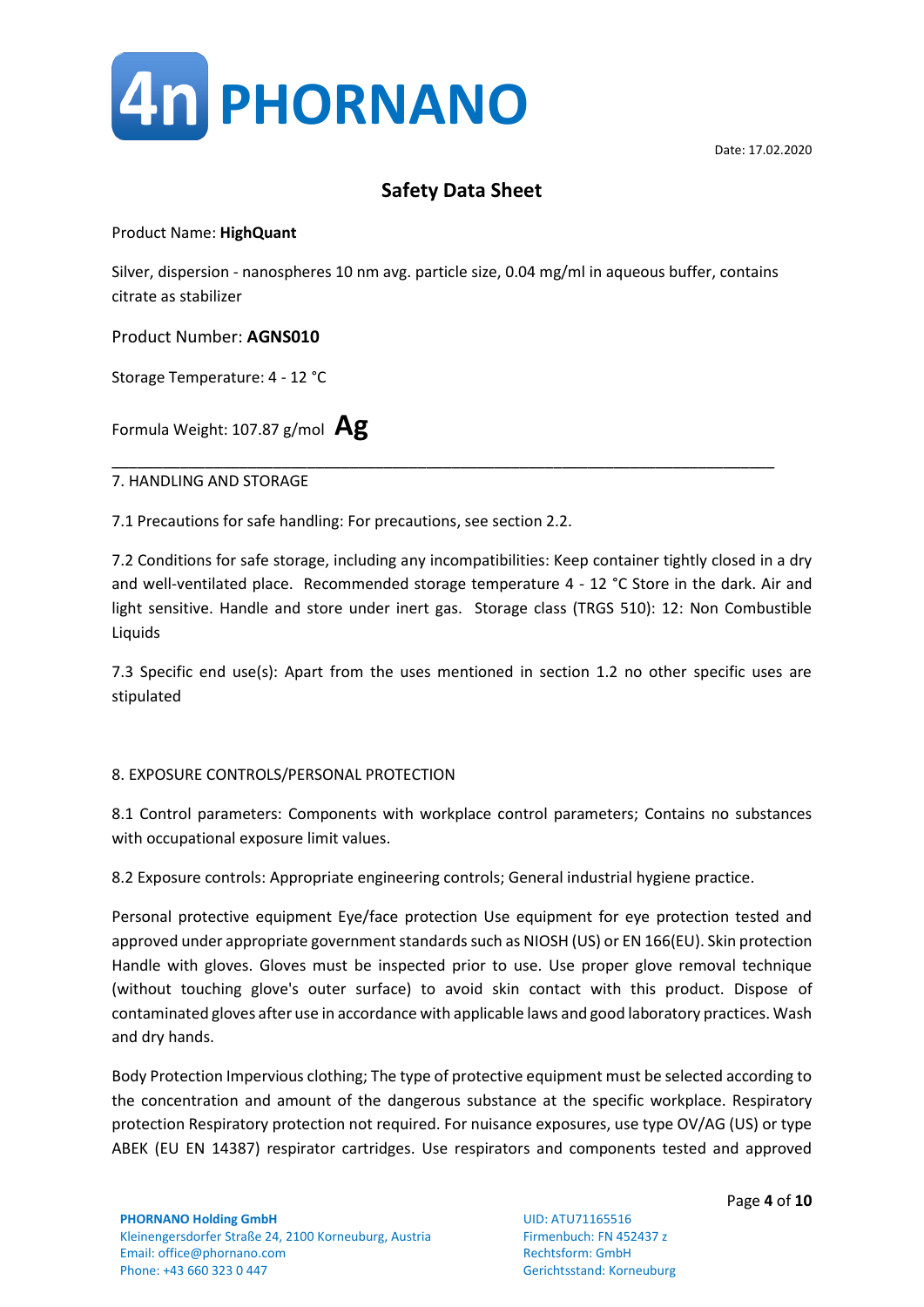

### Product Name: **HighQuant**

Silver, dispersion - nanospheres 10 nm avg. particle size, 0.04 mg/ml in aqueous buffer, contains citrate as stabilizer

Product Number: **AGNS010**

Storage Temperature: 4 - 12 °C

Formula Weight: 107.87 g/mol **Ag**

under appropriate government standards such as NIOSH (US) or CEN (EU). Control of environmental exposure; No special environmental precautions required.

\_\_\_\_\_\_\_\_\_\_\_\_\_\_\_\_\_\_\_\_\_\_\_\_\_\_\_\_\_\_\_\_\_\_\_\_\_\_\_\_\_\_\_\_\_\_\_\_\_\_\_\_\_\_\_\_\_\_\_\_\_\_\_\_\_\_\_\_\_\_\_\_\_\_\_\_\_\_

### 9. PHYSICAL AND CHEMICAL PROPERTIES

- 9.1 Information on basic physical and chemical properties
- a) Appearance Form: liquid
- b) Odour: No data available
- c) Odour Threshold: No data available
- d) pH: 6 (typical)
- e) Melting point/freezing point No data available/0°C
- f) Initial boiling point and boiling range: 100°C/No data available
- g) Flash point: No data available
- h) Evaporation rate: No data available
- i) Flammability (solid, gas): No data available
- j) Upper/lower flammability or explosive limits No data available
- k) Vapour pressure: No data available
- l) Vapour density: No data available
- m) Relative density 0.986 g/cm3
- n) Water solubility: No data available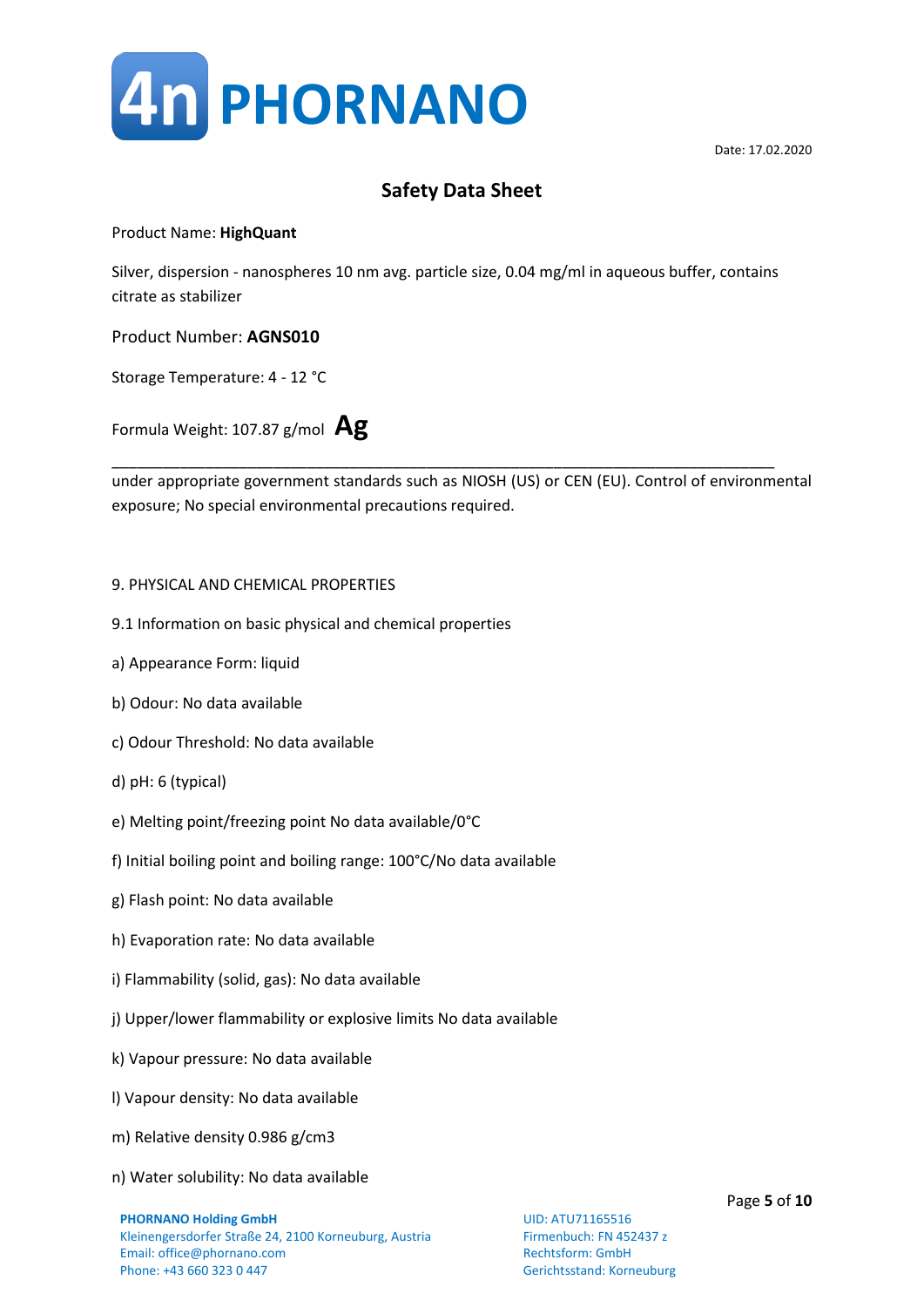

### Product Name: **HighQuant**

Silver, dispersion - nanospheres 10 nm avg. particle size, 0.04 mg/ml in aqueous buffer, contains citrate as stabilizer

### Product Number: **AGNS010**

Storage Temperature: 4 - 12 °C

Formula Weight: 107.87 g/mol **Ag**

\_\_\_\_\_\_\_\_\_\_\_\_\_\_\_\_\_\_\_\_\_\_\_\_\_\_\_\_\_\_\_\_\_\_\_\_\_\_\_\_\_\_\_\_\_\_\_\_\_\_\_\_\_\_\_\_\_\_\_\_\_\_\_\_\_\_\_\_\_\_\_\_\_\_\_\_\_\_ o) Partition coefficient: octanol/water No data available

- p) Auto-ignition temperature: No data available
- q) Decomposition temperature: No data available
- r) Viscosity: No data available
- s) Explosive properties: No data available
- t) Oxidizing properties: No data available
- 9.2 Other safety information: No data available
- 10. STABILITY AND REACTIVITY
- 10.1 Reactivity: No data available
- 10.2 Chemical stability: Stable under recommended storage conditions.
- 10.3 Possibility of hazardous reactions: No data available
- 10.4 Conditions to avoid: No data available
- 10.5 Incompatible materials: No data available
- 10.6 Hazardous decomposition products:

Hazardous decomposition products formed under fire conditions. - Silver/silver oxides Hazardous decomposition products formed under fire conditions. - Nature of decomposition products not known. Other decomposition products - No data available In the event of fire: see section 5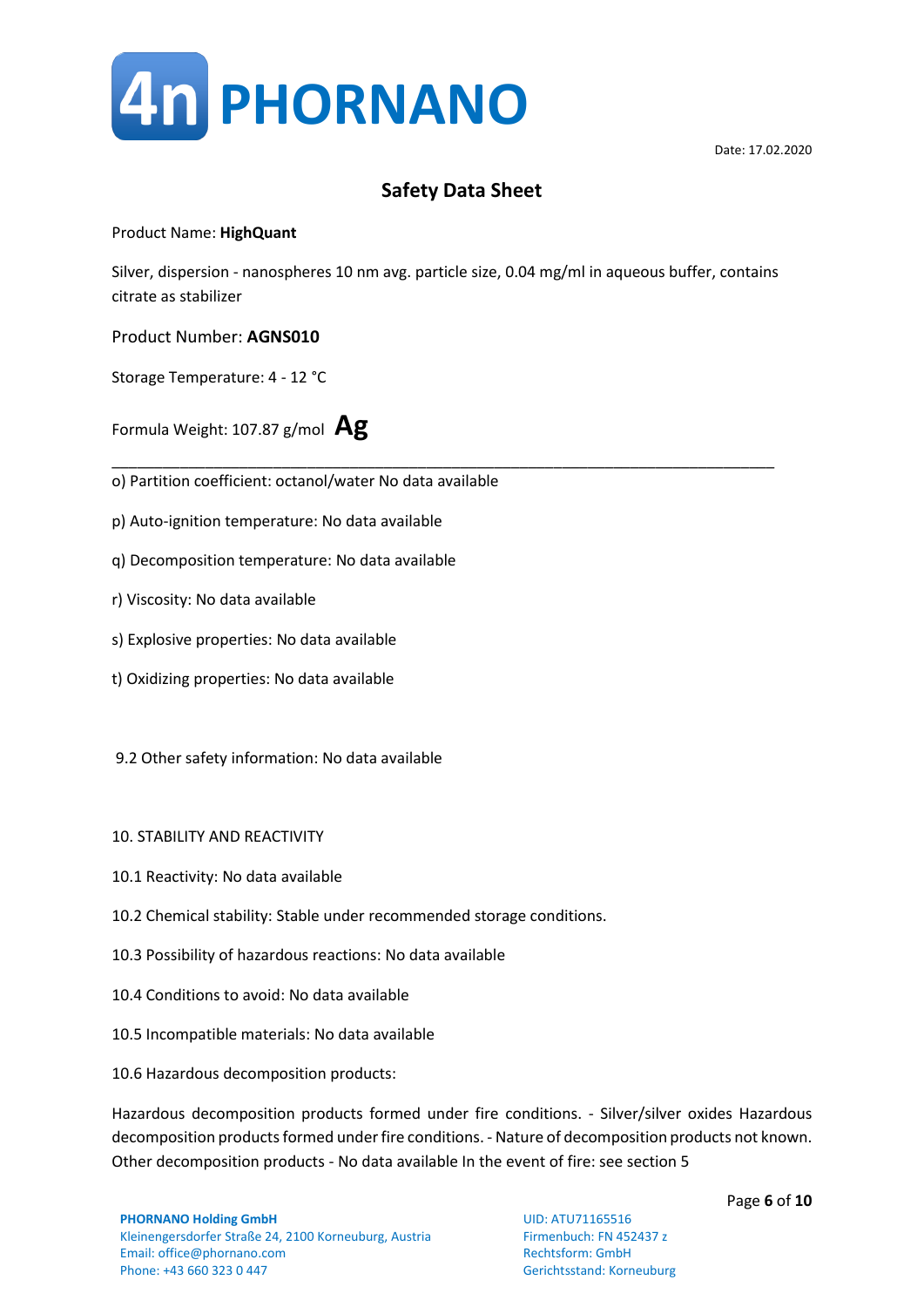

### Product Name: **HighQuant**

Silver, dispersion - nanospheres 10 nm avg. particle size, 0.04 mg/ml in aqueous buffer, contains citrate as stabilizer

\_\_\_\_\_\_\_\_\_\_\_\_\_\_\_\_\_\_\_\_\_\_\_\_\_\_\_\_\_\_\_\_\_\_\_\_\_\_\_\_\_\_\_\_\_\_\_\_\_\_\_\_\_\_\_\_\_\_\_\_\_\_\_\_\_\_\_\_\_\_\_\_\_\_\_\_\_\_

Product Number: **AGNS010**

Storage Temperature: 4 - 12 °C

Formula Weight: 107.87 g/mol **Ag**

#### 11. TOXICOLOGICAL INFORMATION

11.1 Information on toxicological effects:

Acute toxicity: No data available

Inhalation: No data available

Dermal: No data available

Skin corrosion/irritation: No data available

Serious eye damage/eye irritation: No data available

Respiratory or skin sensitization: No data available

Germ cell mutagenicity: No data available

Carcinogenicity IARC: No component of this product present at levels greater than or equal to 0.1% is identified as probable, possible or confirmed human carcinogen by IARC.

NTP: No component of this product present at levels greater than or equal to 0.1% is identified as a known or anticipated carcinogen by NTP.

OSHA: No component of this product present at levels greater than or equal to 0.1% is identified as a carcinogen or potential carcinogen by OSHA.

Reproductive toxicity: No data available

Specific target organ toxicity - single exposure: No data available

Specific target organ toxicity - repeated exposure: No data available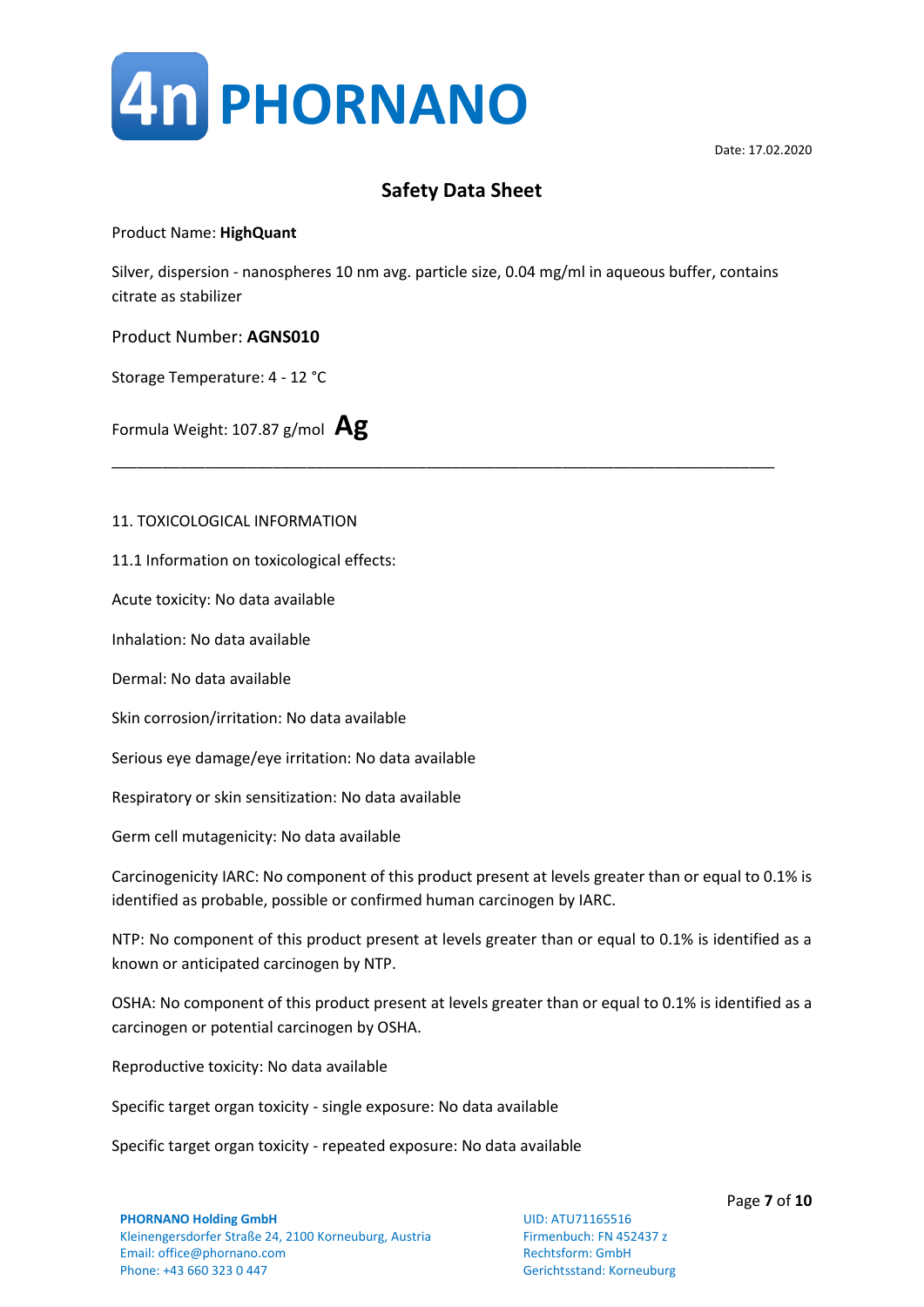

### Product Name: **HighQuant**

Silver, dispersion - nanospheres 10 nm avg. particle size, 0.04 mg/ml in aqueous buffer, contains citrate as stabilizer

Product Number: **AGNS010**

Storage Temperature: 4 - 12 °C

Formula Weight: 107.87 g/mol **Ag**

\_\_\_\_\_\_\_\_\_\_\_\_\_\_\_\_\_\_\_\_\_\_\_\_\_\_\_\_\_\_\_\_\_\_\_\_\_\_\_\_\_\_\_\_\_\_\_\_\_\_\_\_\_\_\_\_\_\_\_\_\_\_\_\_\_\_\_\_\_\_\_\_\_\_\_\_\_\_ Aspiration hazard: No data available

Additional Information RTECS: Not available

May cause argyria (a slate-gray or bluish discoloration of the skin and deep tissues due to the deposit of insoluble albuminate of silver).

### 12. ECOLOGICAL INFORMATION

- 12.1 Toxicit:y No data available
- 12.2 Persistence and degradability: No data available
- 12.3 Bioaccumulative potential: No data available
- 12.4 Mobility in soil: No data available

12.5 Results of PBT and vPvB assessment: PBT/vPvB assessment not available as chemical safety assessment not required/not conducted

12.6 Other adverse effects: No data available

#### 13. DISPOSAL CONSIDERATIONS

13.1 Waste treatment methods Product Offer surplus and non-recyclable solutions to a licensed disposal company. Contaminated packaging: Dispose of as unused product.

14. TRANSPORT INFORMATION DOT (US): Not dangerous goods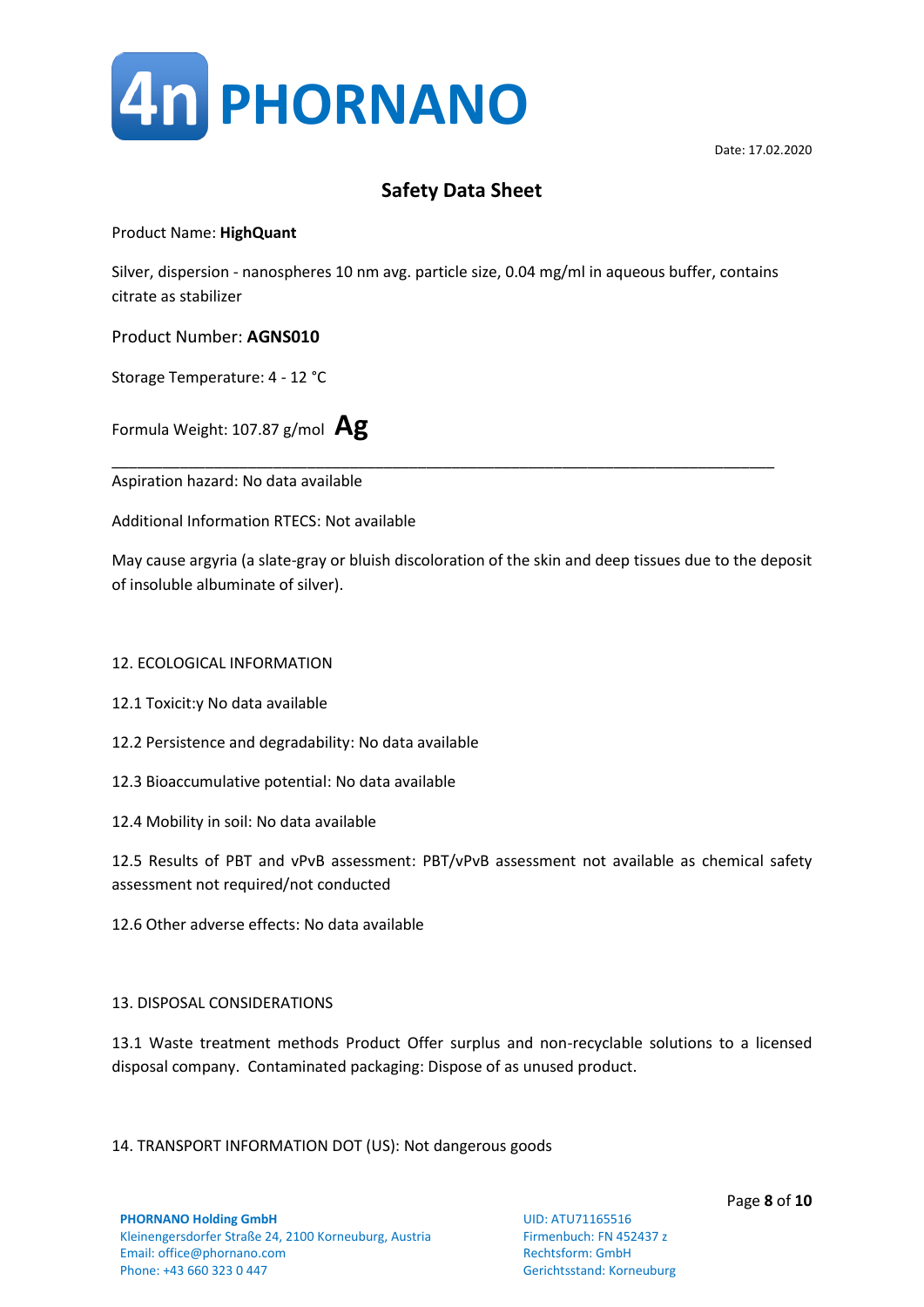

Product Name: **HighQuant**

Silver, dispersion - nanospheres 10 nm avg. particle size, 0.04 mg/ml in aqueous buffer, contains citrate as stabilizer

\_\_\_\_\_\_\_\_\_\_\_\_\_\_\_\_\_\_\_\_\_\_\_\_\_\_\_\_\_\_\_\_\_\_\_\_\_\_\_\_\_\_\_\_\_\_\_\_\_\_\_\_\_\_\_\_\_\_\_\_\_\_\_\_\_\_\_\_\_\_\_\_\_\_\_\_\_\_

Product Number: **AGNS010**

Storage Temperature: 4 - 12 °C

Formula Weight: 107.87 g/mol **Ag**

IMDG: Not dangerous goods

IATA: Not dangerous goods

15. REGULATORY INFORMATION SARA 302 Components No chemicals in this material are subject to the reporting requirements of SARA Title III, Section 302. SARA 313 Components This material does not contain any chemical components with known CAS numbers that exceed the threshold (De Minimis) reporting levels established by SARA Title III, Section 313. SARA 311/312 Hazards: No SARA Hazards Massachusetts Right To Know Components: No components are subject to the Massachusetts Right to Know Act.

Pennsylvania Right To Know Components:

**Water** 

CAS-No. 7732-18-5

Revision Date

Silver 7440-22-4 1993-04-24

New Jersey Right To Know Components:

Water

CAS-No. 7732-18-5

Revision Date

California Prop. 65 Components: This product does not contain any chemicals known to State of California to cause cancer, birth defects, or any other reproductive harm.